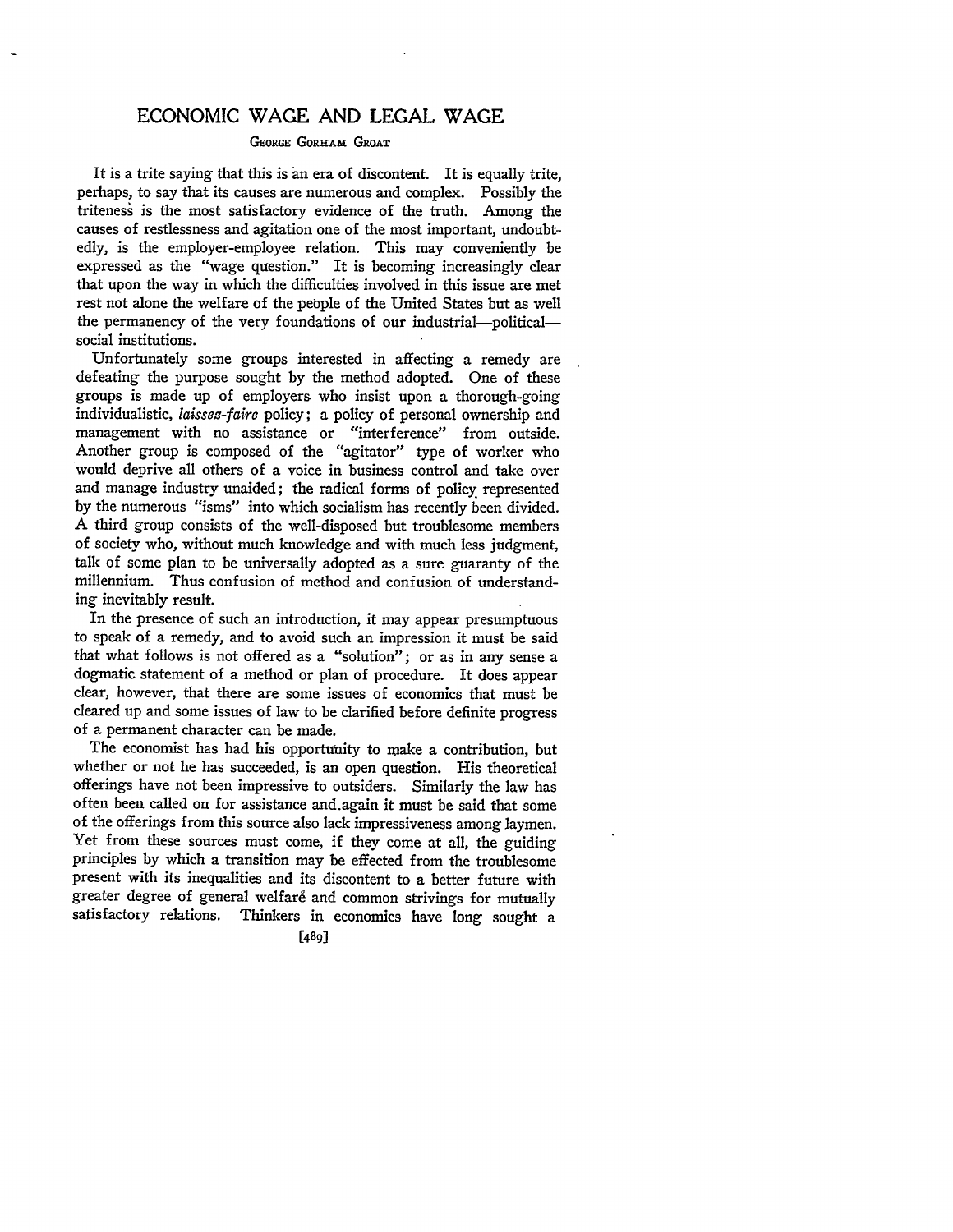principle that would at once explain and justify the wages of labor as they develop in the economics of distribution. Likewise jurists and lawyers have sought the legal principles involved in wage bargaining. Success has not yet crowned these efforts.

The history of wage theories is a fascinating study, and while much is learned from its pursuit, it must be said that the conclusions are not convincing either in logical or in scientific method to those who look for a working basis in principle. If the successive economic interpretations of wage principles are reviewed, each interpretation in turn will appear either to one or the other bargainer or to both bargainers as unacceptable. Not to undertake any such full review, reference to three such theories must suffice. Malthus and Ricardo contributed the earliest of these during the first quarter of the nineteenth century. In name it is known as the "iron law" of wages and sought to establish in principle that the wages of labor would tend toward the minimum of subsistence necessary for the laborer's family. A wage below this amount would increase the death rate and decrease the birth rate and consequently give rise to a scarcity of labor. Industry then in order to preserve itself would be obliged to increase wages. When the wages rose above this necessary minimum the birth rate would increase and the death rate would decrease, there would be "an excess of labor," and this excess would be reduced by the "niggardliness of nature." No comment is necessary to bring out the pessimism and. the fatalism of such a view. It soon gave way to a second explanation, somewhat directly related to it; the Wages Fund principle. This theory was generally accepted as orthodox during the middle period of the century. It had a distinguished list of advocates to give it authority and a form of expression such as to make it logically convincing. As James Mill expressed it:<sup>1</sup> "Universally, then, we may affirm, other things remaining the same, that, if the ratio which capital and population bear to one another remains the same, wages will remain the same; if the ratio which capital bears to population increases, wages will rise; if the ratio which population bears to capital increases, wages will fall." Mill's still more distinguished son, John Stuart Mill, gave to this theory its finished form :2 "Wages not only depend upon the relative amount of capital and population, but cannot under the rule of competition be affected by anything else. Wages (meaning, of course, the general rate) cannot rise but by an increase of the aggregate funds employed in hiring laborers, or a diminution of the number of competitors for hire; nor fall, except either by a diminution of the funds devoted to paying labor, or by an increase in the number of laborers to be paid." Even though Mill himself stated later in life that this was. not an adequate or accurate statement, its influence was impaired rather than annulled by the admission. For some time it shared honors with the third principle, to which

*<sup>&#</sup>x27;Elements of Political Economy* (1821) ch. 2, sec. **2.**

*<sup>&#</sup>x27;Principles of Political Economy* (1848) **bk.** 2, ch. **ii,** sec. **i.**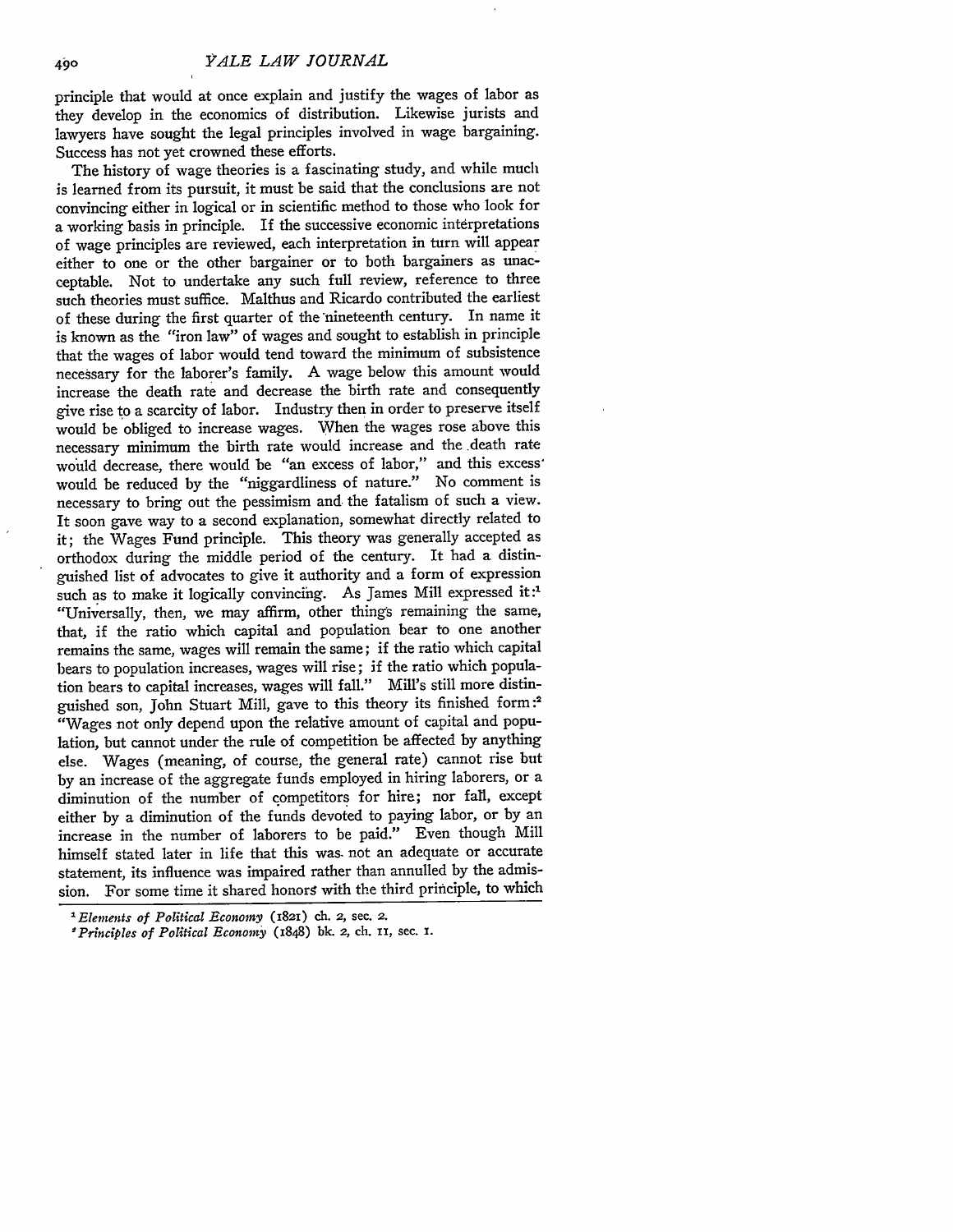it has finally yielded almost entirely, the Productivity Theory. This is more broadly a theory of distribution, applicable alike to all four shares; interest, profits and rent as well as wages. For present purposes the statement may be limited to wages. It rests upon the broader principle of diminishing return and marginal or final utility. The name to be most directly associated with the development of this theory is John Bates Clark. It may be variously stated, for it is difficult to formulate it concisely. Clark says:<sup>3</sup> "The law of wages would stand thus:  $(1)$ By a common mercantile rule, all men of a given degree of ability must take what marginal men of that same ability get. This principle fixes the market rate of wages. (2) Marginal men get what they produce. This principle governs wages more remotely, by fixing a natural standard for them." "Each unit of labor, then, is worth to its employer what the last unit produces." And more summarily stated: "As real as gravity is the force that draws the actual pay of men *toward a* standard that is set by the final productivity law." In another form Seager expresses this law :<sup>4</sup> "Under conditions of free, all-sided competition the earnings of the marginal, as of other, workmen, tend to correspond to the contributions which they make to production."

Thus one theory has followed another and even now the Productivity Theory is not without rivals. To say that any or all of them are entirely false, would be saying too much. There is no other than an abstract and "long run" application of the best of them to wage controversies. And such applications do not satisfy either the employer -or the employee-side of the controversy. One result is the development of socialist theories and socialist programs directly and obviously based upon them. This gives the one undesirable extreme. Another result is the development of so-called business principles, or theories, and programs resting directly upon them, so generally expressed as Demand and Supply. This opens the door to the opposite and equally undesirable extreme. A third result is the pursuit of Pure Theory from which no immediate program can be directly drawn. The obvious disadvantage of this is that Economic Theory (or the Science of Economics, as a Pure Science) has nothing to offer to the solution of the problem except (and the exception may be regarded as of more or of less importance) a fundamental test of the long run validity of any and every program.

In so far as the employee-interest understands any of these wage theories, no one is satisfactory. The minimum of subsistence theory promises him salvation but no more. The Wages Fund theory gives him all he can get from his employer and promises him that the employer will keep all he does not have to give up. This generates the fighting spirit. The Marginal Productivity Theory tells him that if the group is numerous the marginal product will be less and the wage less. In

*<sup>&#</sup>x27;The Distribution of Wealth* (1899) chs. *7,* 8.

*<sup>&#</sup>x27;Principles of Economics* (3d ed. **1923) 261.**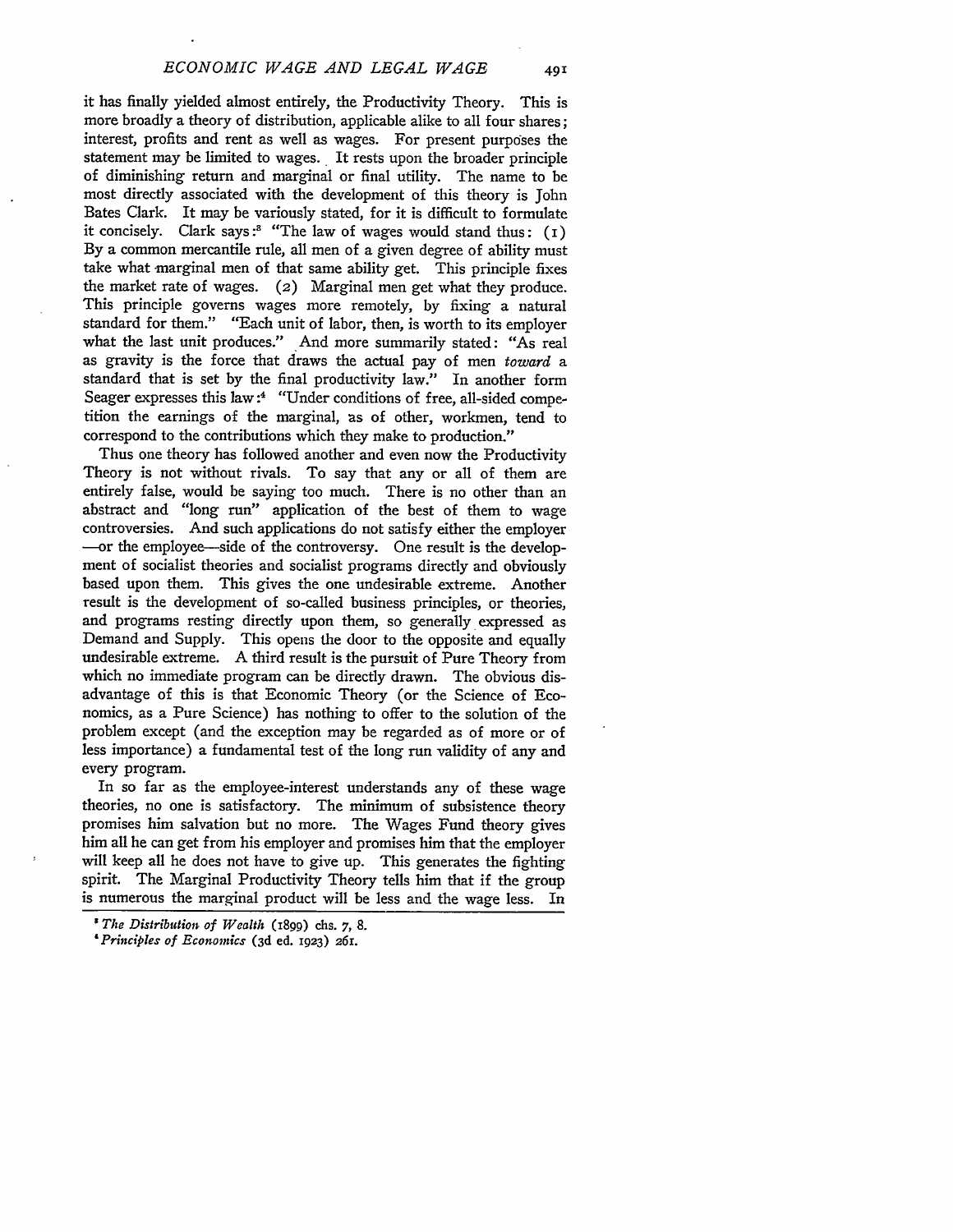other words, as laborers come into competition with each other, the wage inevitably falls. There is nothing in any of these when expressed in language intelligible to him that he is willing to accept. The employer-interest does not understand them much more clearly, but is willing to tolerate them, partly because they are "mere theory," and partly because they suggest either a sort of paternal control which he is quite willing to accept, or competition which he quite well understands. On these two bases he has developed his guiding business principle.

A summary of legal or political theories may be made much more briefly. They may all be said to rest upon general principles formulated a century or more ago and'still current. They are too familiar to need repetition. All men are created equal; they have, as citizens, certain constitutional or political or civil rights; the rights to life, to liberty, to pursuit of happiness, to property, to equal protection of the laws; and the rights shall not be modified or restricted-citizens shall not be deprived of these rights--except by due process of law. This is all very familiar. While their formulation runs back to much earlier times, and while they are closely related to the "eternal principles" of "justice" and "right," their application has caused increasing difficulties. Both industrial and social conditions have changed within two centuries and have greatly changed in a half century. Interpretation of these political and constitutional principles has been changed also. Extremes appear in these interpretations. Literal interpretation with little if any adaptability gives the one extreme, which appears as an ultra-conservative or reactionary policy and another extreme in the form of ultra-radical or revolutionary programs. Between these<br>extremes legal or constitutional philosophy is having difficulties. Thus extremes, legal or constitutional philosophy is having difficulties. the middle road program of rational progress and sound industrial policy is difficult to find and perhaps even more difficult to keep.

From economic theories, past and present, has come a dangerous admixture of truth and falsehood, of assistance and obstruction, of light and shadow. From legal and constitutional interpretation has likewise come a similar admixture, with one difference of great importance-Economic truth and falsity may be accepted or rejected, and those who differ may defer the application or accept it tentatively for practical working purposes. A legal compound of these ingredients may be made and the conclusion officially or authoritatively declared. When this is done, the conclusion is "so." It is the "law." There is no choice but to act in accordance with it until it is no longer "so"; until it is with equal authority set aside and its place taken with another similarly stated. What then is the purpose of an attempt to bring together a statement of principles of wages on the one hand from economic analysis and on the other from legal analysis? Many excellent purposes may be served by such an effort. The present one is to institute certain comparisons and to point the way to the middle road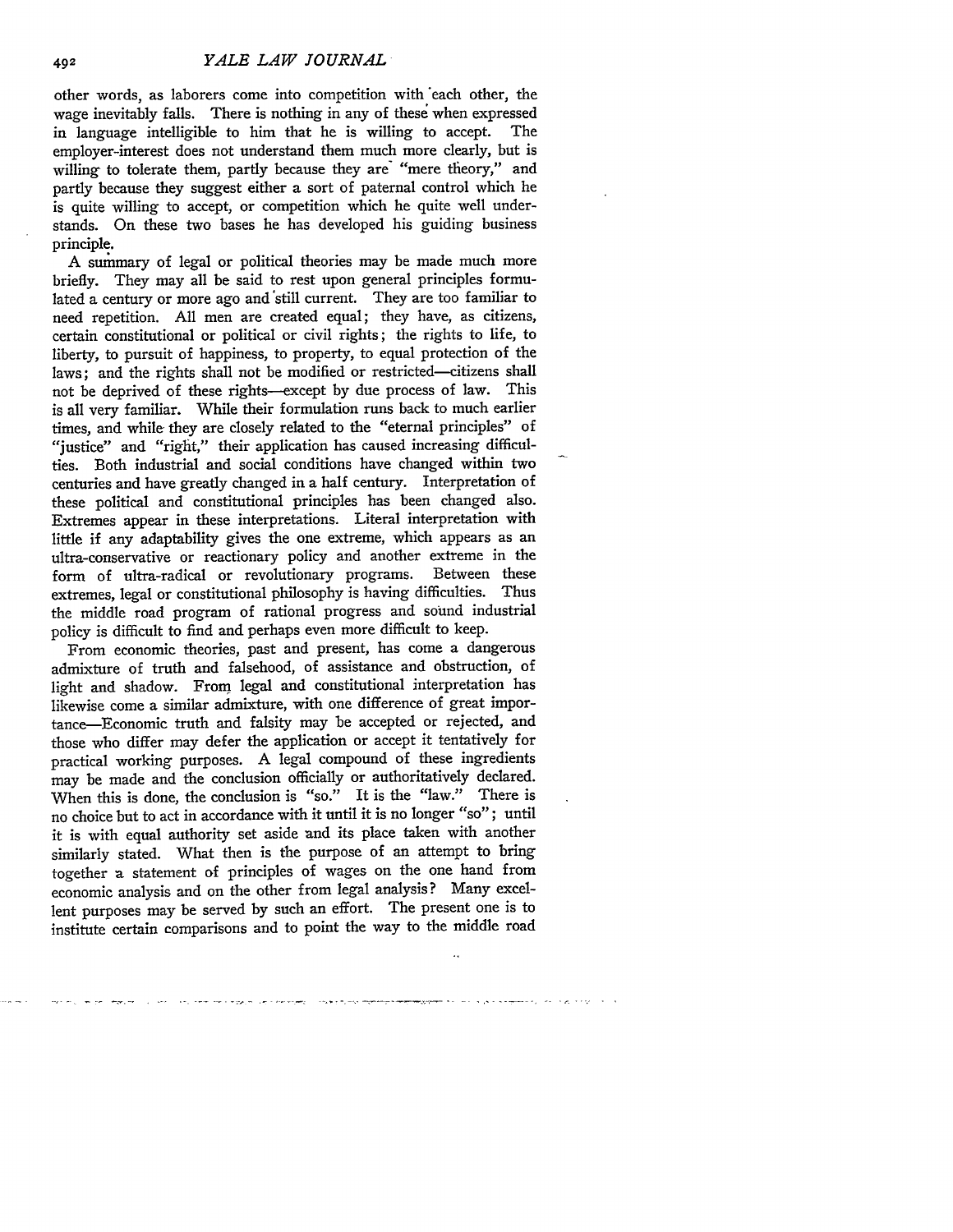of orderly progress; to make a forward movement possible and to hold its course to a desired end.

Within the limits of a single article, both critical and constructive treatment is not possible. The constructive treatment should wait upon the critical.

The various economic theories above referred to have had just enough of truth in them to be appealing to a practical analyst. Population supplies the labor market. Wage cost is a part of general cost and what is paid for one cost can not be used for another. It is good book keeping. If wage represents what labor produces it must be fair and just. Out of these elements is built up the business principle of demand and supply; the labor market; the wage bargain; the contract agreement; all of which rest upon the virtues of a competitive system. If the employer-interest desires further benefit from the bargaining, this interest seeks to affect the demand side favorably to itself. If the employee-interest is not satisfied, it seeks to control more effectively the supply side of the market. This gives us competition. In a somewhat vague way the community seeks to temper the rigor of the competitive rivalry by public opinion, by consumers' organizations, by law. Of the first two nothing need be said here, but the last one belongs to the discussion.

Competition leads to a wage; but it does not necessarily follow that it leads to an "economic" wage or to a "fair" wage. When an economist assumes that a wage in the competitive market is the expression either of an "iron law," or of a just share of a "fund" of capital, or of the share that labor has "produced," he is more logical than scientific. Before economic theorists can urge their theory (or theories) as a satisfactory guide in wage determination, scientific methods of wage study must be carried farther than they have yet been pushed. The same is true of the legal theories. It cannot be urged as a matter of legal principle that a practical competitive wage is necessarily a "fair" wage. And before lawyers and judges can urge the application of their theories, there must likewise be a departure from deductive logic in the direction of scientific induction. To join these two statements; it must not be assumed either in "argument" or "opinion" that because a conclusion flows with smooth logic from the major premise, that conclusion is necessarily true. The logic of the conclusion is derived from the assumption of the major premise. It is the truth of the major premise. that must be tested. "Under conditions of free, all-sided competition," runs the Productivity Theory, "the earnings of marginal, as of other, workmen tend to correspond accurately to the contribution which they make to production." Conditions of free all-sided competition do not exist in modem industrial life. It is doubtful if any approved standard of competition can be found actually existent. But granted that such competition as provided for in this theory does exist, then wages will *tend* to correspond to the earners' marginal productivity.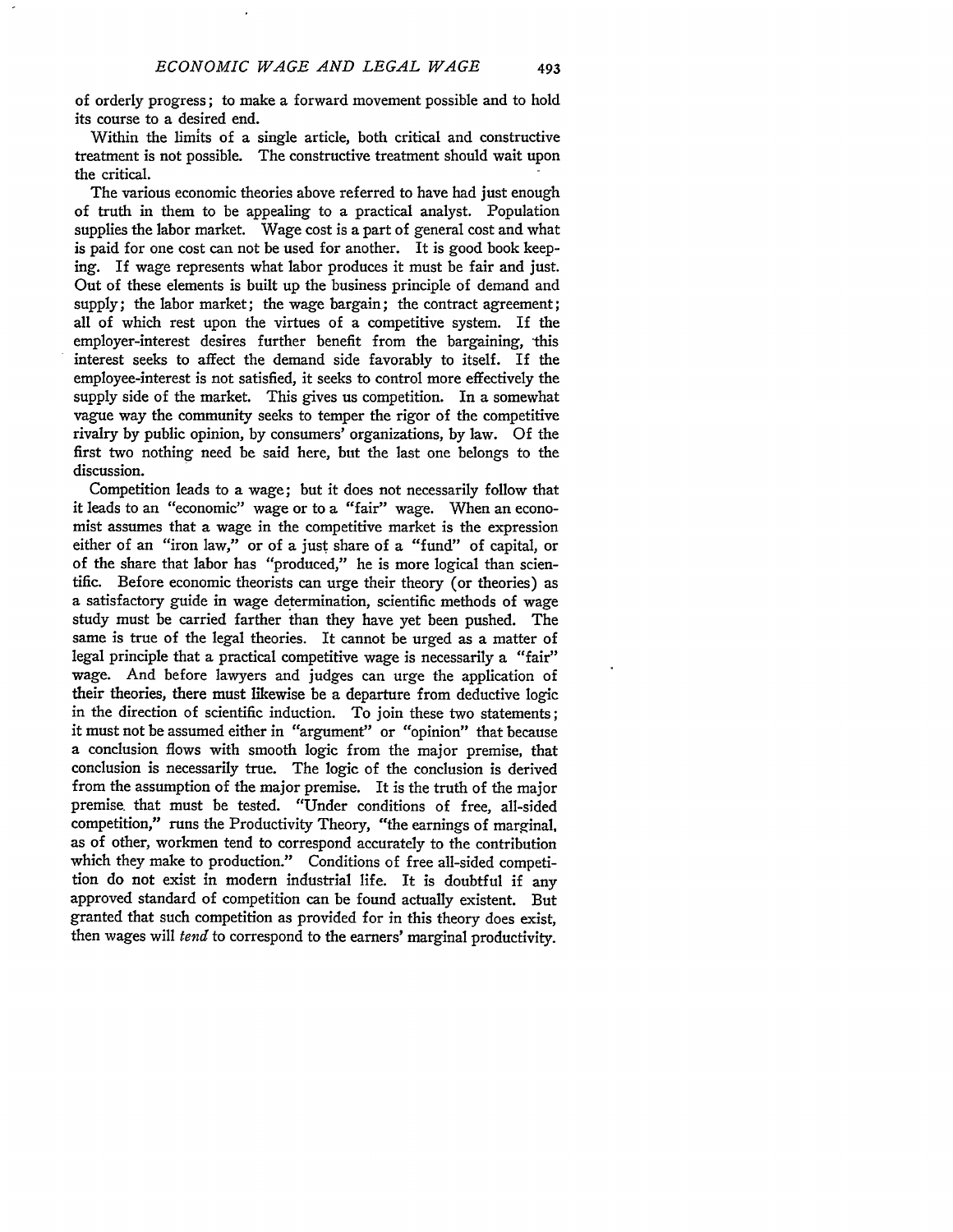At best it is a *tendency.* The significance of this term should not be overlooked.

Illustrations from court opinions are too numerous to be exhausted in this connection. The recent District of Columbia Minimum Wage case serves every purpose and its views are fresh in mind.<sup>5</sup> This is a five to three decision. Assuming that Mr. Justice Brandeis would have voted with the minority as he championed the law as an attorney, it may be called a five to four decision. Another case, very recent, is that of the Kansas Court of Industrial Relations." This was a unanimous opinion of the United States Supreme Court and reversed a decision of the Kansas State Supreme Court.7 The opinion of the Kansas court, though not a unanimous decision, may be taken as a dissenting opinion for present purposes, as the latter was set aside by the former.

Running through the prevailing opinions is the assumption that there are certain general principles which must be applied to all cases, regardless of detailed distinctions between one case and another. It is deductive logic, with very broad generalizations such as have been stated above constituting the major premise and with the preconceptions of the judges, the minor premise leading to the conclusion of unconstitutionality in each case. The minority opinions proceed with about the same assumptions as major premises, but the preconceptions as to minor premises differ and therefore the conclusions differ. It is not easy to arrange the statements in strict syllogistic form because the dissent does not follow the same order as the prevailing opinion and the method of statement in both is more purely literary. In spite of the difficulty, however, the effort is instructive. The fifth amendment guarantees that no citizen shall be deprived of life, liberty or property without due process of law. Liberty to contract is a form of liberty. Therefore no citizen shall be deprived of liberty of contract without due process of law. **By** this method freedom of contract has been read into the constitution and becomes a constitutional right in itself. It then follows that the act in question restricts freedom of contract. Therefore the act is unconstitutional. But the minority does not think that freedom of contract is a necessary part of the fifth amendment. The "vague contour" of this amendment makes its reference no more specific than "an unpretentious assertion of the liberty to follow the ordinary callings." Later this "innocuous generality was expanded into the dogma, Liberty of Contract. Contract is not specifically mentioned in the text." Therefore freedom of contract is not a specifically implied constitutional right.<sup>8</sup>

'Opinion of Justice Holmes.

494

*<sup>&#</sup>x27;Adkins v. Childrees Hospital* (1923) 261 **U. S. 525,** 43 Sup. Ct. 394.

*<sup>&#</sup>x27; Wolff Packing Co. v. Kanas Court of Industrial Relations* (1923) **262** U. S. **522.** 43 Sup. Ct. 63o. See **COMMENTS (1923) 33** YALz LAW **JOURNAL,** 196.

*Court of Induimtrial Relations v. Wolff Packing Co. (ig2i)* **1O9** Kan, *629,* **<sup>201</sup>** Pac. 418; (1922) **iii** Kan. **5o, 2 7** Pac. 8o6. See **(1921)** 31 **YALE LAW** JOURNAL, **206;** (1922) **31** ibid. *450.*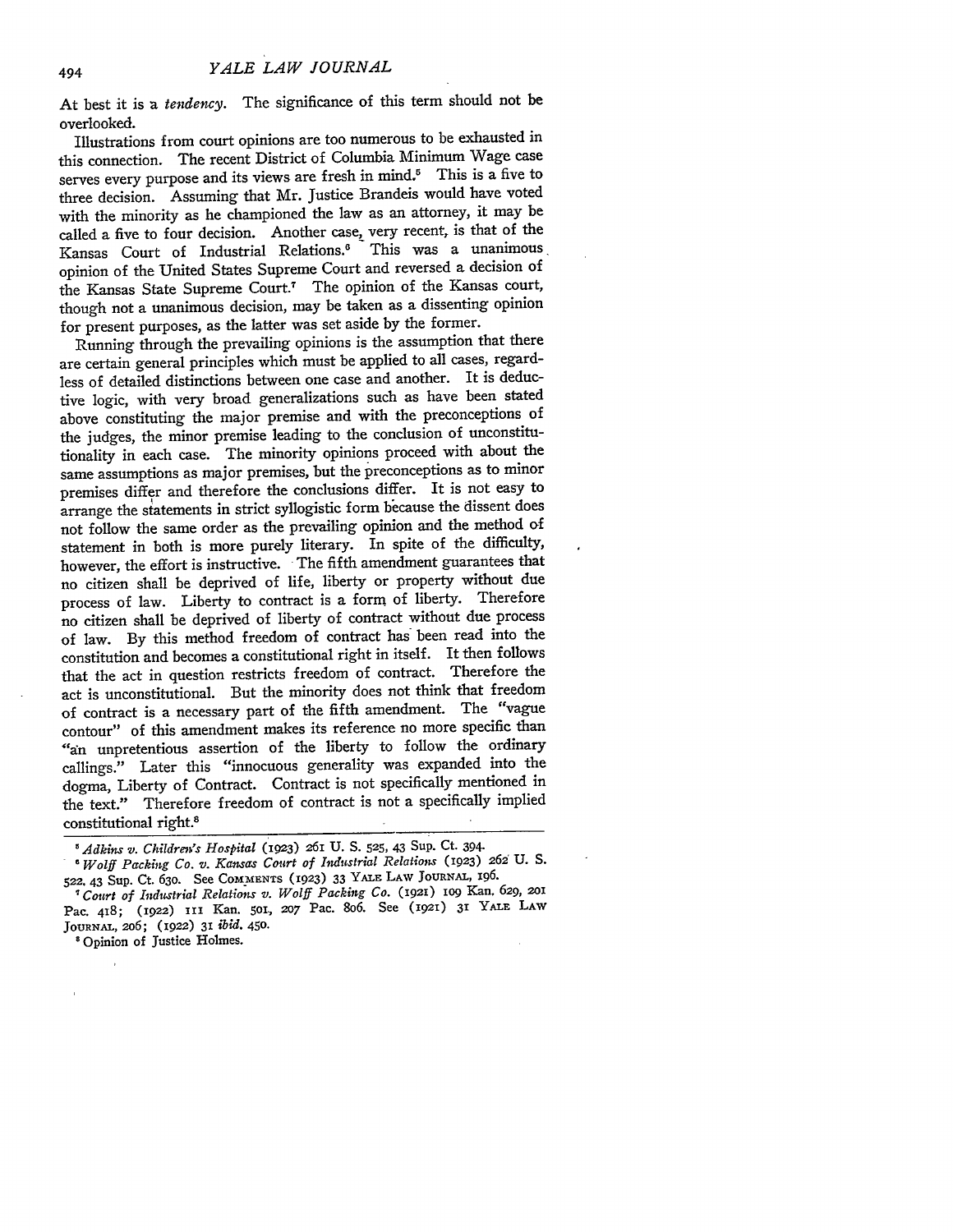Another view develops as follows-"It is the rule that every possible presumption is in favor of the validity of an act of Congress until overcome by actual doubt." This general rule appears to be nowhere questioned by any authority. And yet the validity of acts of Congress is not only questioned but denied. Of course the test is reasonableness. Justice Sutherland adds to his statement of the rule the following qualification: "But if by clear and indubitable demonstration a statute be opposed to the Constitution, we have no choice but to say so." This creates a distinction between what *appears to be* and what *is.* To the majority the statute by "clear and indubitable demonstration" is opposed to the Constitution and the court has "no choice but to say so." In the dissent the matter is handled in a different manner. From this point of view it appears that public welfare is distinctly related to this legislation. The means of securing this welfare have the approval of Congress, of many states and of foreign governments. "When so many intelligent persons, who have studied the matter more than any of us can, have thought that the means are effective and are worth the price it seems to me impossible to deny that the belief reasonably may be held by reasonable men." To this statement Justice Holmes adds: "To me-the power of Congress seems absolutely free from doubt." Chief Justice Taft says: "Congress took this view and we cannot say it was not warranted in so doing." In connection with this same issue of reasonableness both dissenting opinions lay emphasis upon the view that experience provides support for the belief that a "sweating wage" has a great and direct tendency "to bring about an injury to the health and morals of workers," and that much expert testimony supports such a conclusion. The minority finds this evidence to bear witness of reasonable doubt; the majority finds it "interesting but only mildly persuasive."

This may be recast into a form about as follows: If the legislature passed the statute, they did not act reasonably. It was only alleged reasonableness. Even though some members of the court vote to sustain the statute, they act only on alleged reason. It is not sufficient that the act *appear* reasonable to anybody or to everybody. It must  $be$ -clearly and indubitably  $be$ --reasonable. Inevitably follows the question; how is the distinction to be made clear between what *appears* and what *is.* The working adjustment of the difficulty is that a majority vote determines what is-that is to say, if the reasonableness *appears* to the majority to *be,* then it *is,* and the minority are deceived by appearances. But Justice Sutherland would not consent to this method generally, since he says that the evidence which leads the act to *appear* reasonable to three of the members of the court tends to "establish the desirability or undesirability of the legislation; but they reflect no legitimate light upon the question of its validity, and that is what we are called upon to decide. The elucidation of that question can not be aided by counting heads." Numbers do not make reasonableness.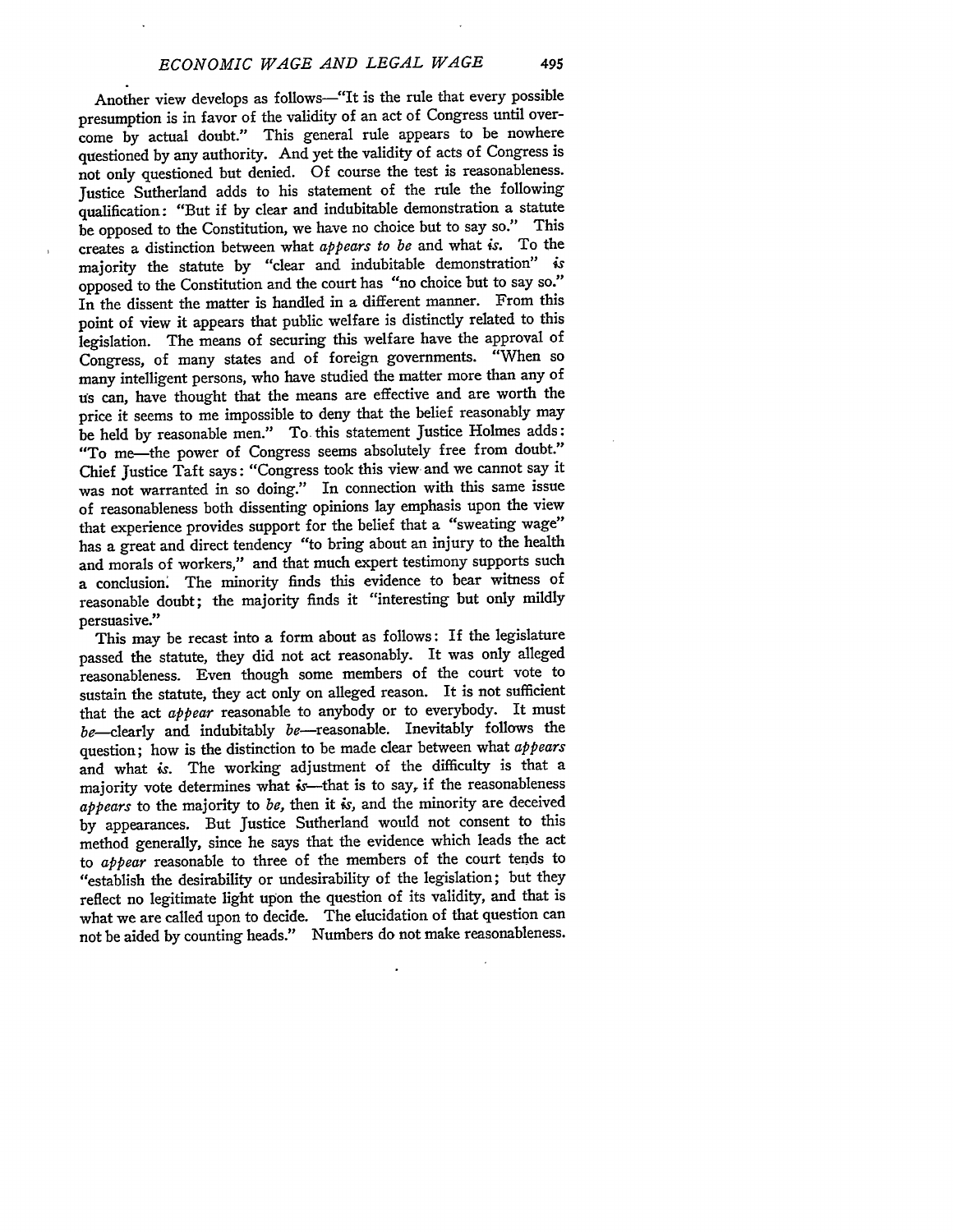This confusion may be dissolved without great difficulty. On the one hand it may be said that the police power is not to be extended to further encroachment upon the freedom of action of citizens unless the result of this loss be offset by a greater gain. Whether or not the result is the greater gain is to be determined by scientific inquiry through expert investigation and conclusion in accordance with correct scientific method. It is true that numbers do not necessarily count. It is scientific method that counts in validating the conclusion. The conclusion reached will be reasonable—that is to say, it will stand the test of science. On the other hand it may be declared that the use of police power depends upon precedent. If no precedent is found, the new venture is not valid. Every new venture creates "reasonable presumption" against it. The burden of proof lies with the advocates of the new departure. This may be cast into form :- A new departure from precedent uses of police power is of doubtful validity. It may not appear so to some, but it is so nevertheless. This is logic. The conclusion is logical. Now, if these two explanations be placed so as to run parallel, it appears that the difference of opinion as to reasonableness may rest upon two different conceptions of what is reasonable; (i) what is scientific, and (2) what is logical. The prevailing opinion adopts logical method. The dissenting opinion follows scientific method. The conclusions are divergent. It may be worth while to note this more especially in the opinions. The prevailing opinion finds a difference in kind between police power to determine, on the one hand, the maximum number of hours in the work day for women *(Muller v. Oregon*<sup>9</sup>) and, on the other hand, the minimum wages to be paid. In the view of the prevailing opinion "the essential characteristic of the statute now under consideration differentiates it from the laws fixing hours of labor." Fixing hours of labor is a matter dealing with "the incidents of the employment" and has no necessary effect upon "the heart of the contract." "The statute in question . **.** . differs from (legislation fixing hours) in every material respect **....** It is simply and exclusively a price-fixing law, confined to adult women  $\dots$  who are legally as capable of contracting for themselves as men." Chief Justice Taft (dissenting opinion) asserts that the difference, in so far as any real difference exists, is not a substantive difference--"a restriction as to one (wages) is not any greater in essence than the other (hours) and is of the same kind." The conclusion of the majority "appears to me to exaggerate the importance of the wage term of the contract of employment as more inviolate than its other terms."

Another difference of interpretation grows out of the significance attached to former cases. The prevailing opinion refers to the New York Bake Shop case'0 which refused to sustain a statute in that state limiting the hours of adult males in bakeries. Justice Sutherland says

ر

<sup>(</sup>ia8) **208 U.** S. 412, **28** Sup. Ct. 324. *<sup>10</sup>*

*Lochner v. New York* (i9o5) i98 **U. S.** 45, 25 Sup. Ct. **539.**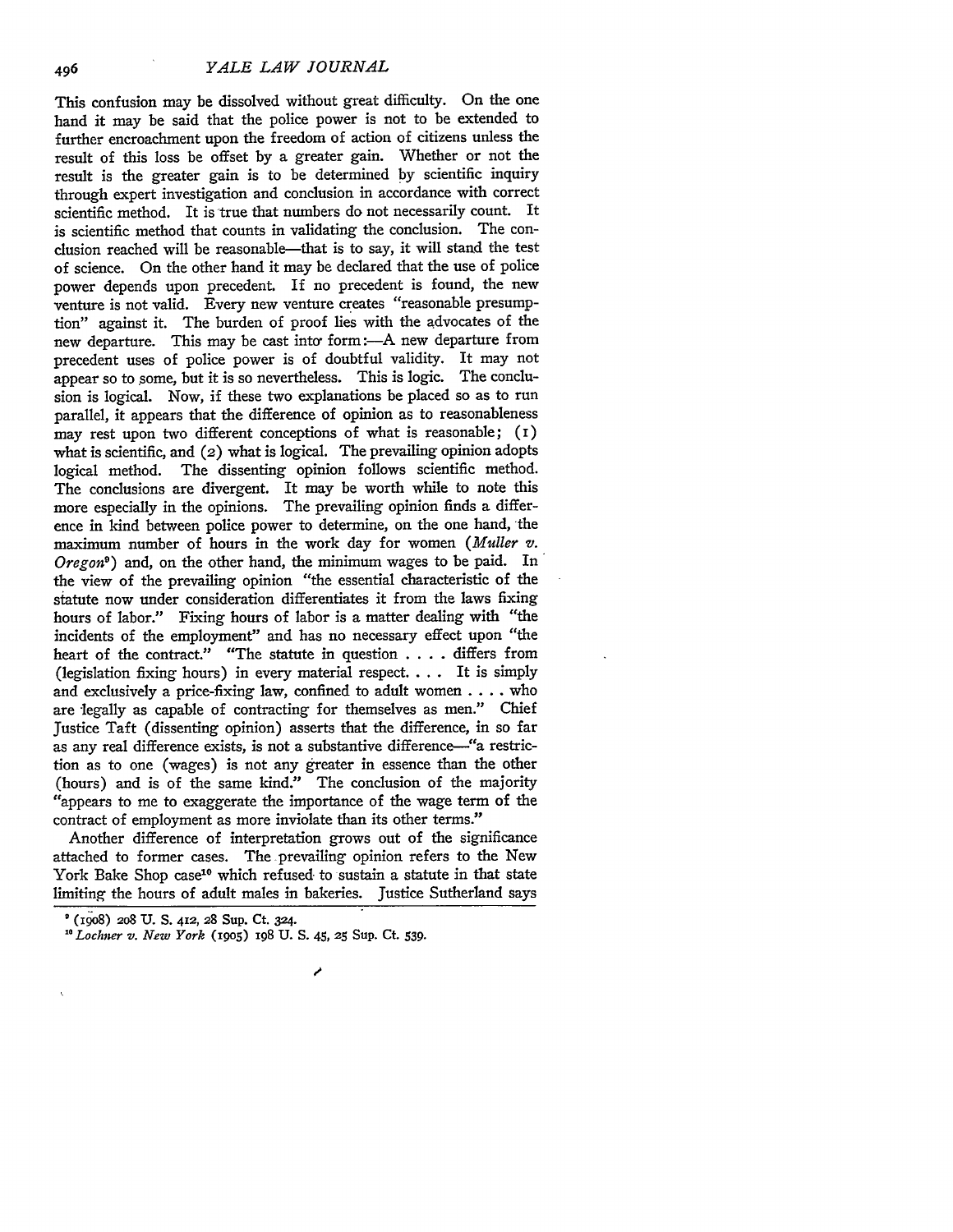that "subsequent cases in this court have been distinguished from that decision, but the principles therein stated have never been disapproved." The logic follows-Legislators cannot limit the hours of labor of adult male citizens in bakeries. Women now have equal political rights with men (nineteenth amendment). The sex distinction therefore disappears, civil differences between the sexes "have now come almost, if not quite, to the vanishing point." And since the wage is a price-fixing element, the most important element in the contract, the Lochner principle, is of even greater significance. Differing with this, the Chief Justice cites the more recent case, *Bunting v. Oregon,"* in which this court sustained an Oregon statute establishing a legal ten-hour day for all male employees in occupations generally. This was certainly a recognition of the broader legislative discretion. Justice Sutherland says that the *Lochner* case has been distinguished from all later cases and so its principles still hold. Chief Justice Taft says that there is no reference in the *Bunting* case to the *Lochner* case and since "the opinion in the *Bunting* case does not mention the *Lochner* case, .... certainly there was no attempt to distinguish it in the *Bunting* case.. It is impossible for me to reconcile the *Bunting* case and the *Lochner* case, and I have always supposed that the *Lochner* case was thus overruled *sub silentio."* Justice Holmes adds: "After *Bunting v. Oregon* I had supposed that **....** *Lochner v. New York* would be allowed a deserved repose."

Not to continue the contrasts to the point of exhaustion, others may be briefly noted, with omission of citations from the opinions. Civil rights exist regardless of sex, declares the prevailing opinion. Especially emphasis is laid on the nineteenth amendment. This covers as a general proposition the freedom of contract. The dissenting opinion stresses the physiological distinction and does not yield so fully to the effect of the amendment. The Chief Justice, in dissent, does not think that the amendment makes necessary a modification of former constitutional construction where that construction is based on physical differences between men and. women. Justice Holmes declares; "it will need more than the nineteenth amendment to convince me that there are no differences between men and women, or that legislation cannot take those differences into account." The purpose of this discussion will be served by the citation of one extract somewhat at length. It illustrates a rather prevalent mode of reasoning.

"If in the interest of the public welfare the police power may be invoked to justify the fixing of a minimum wage, it may, when the public welfare is thought to require it, be invoked to justify a maximum wage. The power to fix high wages connotes, by like course of reasoning, the power to fix low wages. If, in the face of the guaranties of the Fifth Amendment, this form of legislation shall be legally justified, the field for the operation of the police power will have been widened to a

**<sup>&</sup>quot; (,917)** 243 **U.** S. 4.6, **37** Sup. Ct. 435.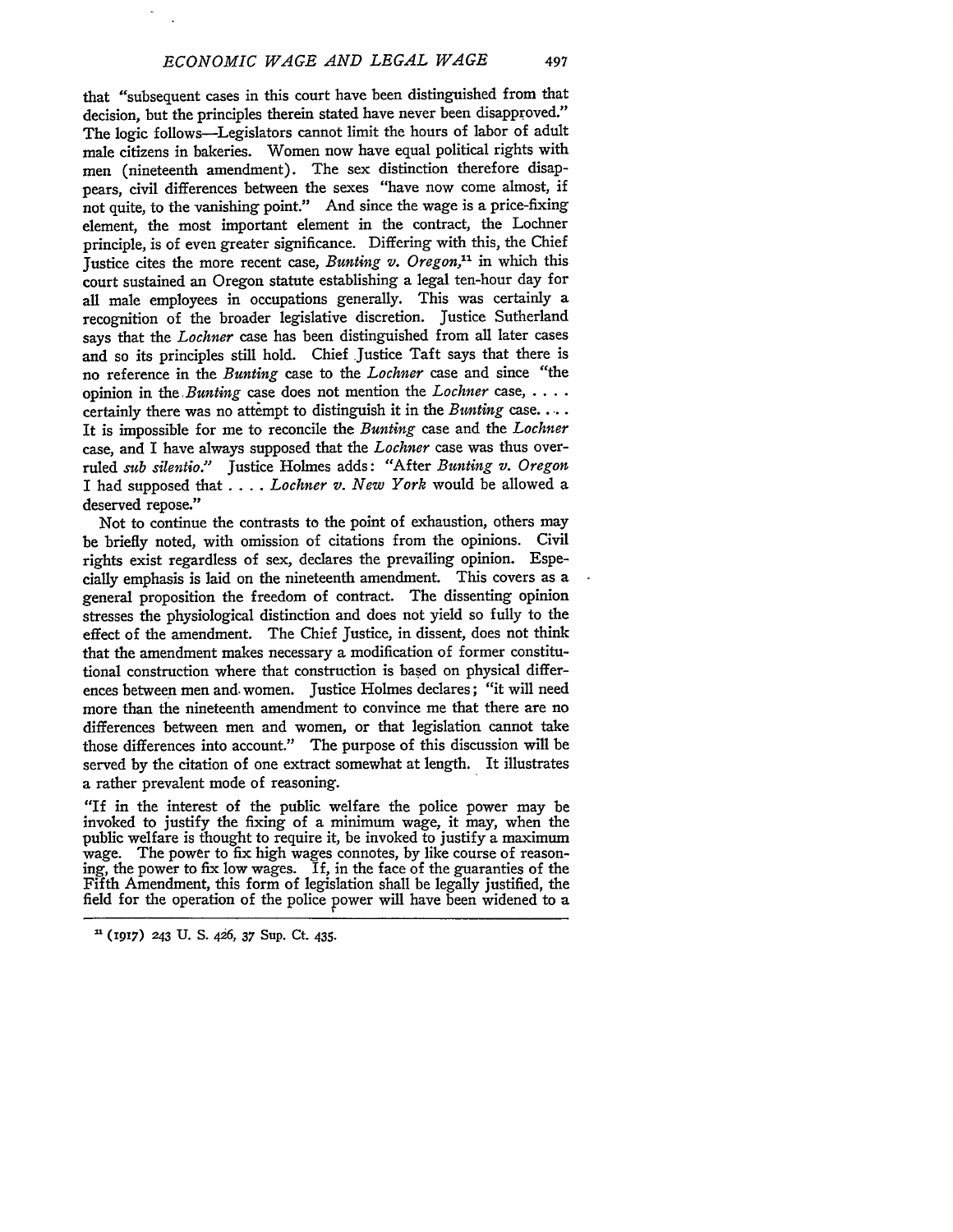great and dangerous degree. If, for example, in the opinion of the future law makers, wages in the building trades shall become so high as to preclude people of ordinary means from building and owning homes, an authority which sustains the minimum wage will be invoked to support a maximum wage for building laborers and artisans, and the same argument which has been here urged to strip the employer of his constitutional liberty to contract in one direction will be utilized to strip the employee of his constitutional liberty of contract in the opposite direction."

The reply of the Chief Justice to this statement is brief. "This, I submit, is a non sequitur." The distinction is "a matter of degree and practical experience and not of pure logic."

The summary of the two opinions may be found in the following expressions. The prevailing opinion concludes that the act is "so clearly the product of a naked, arbitrary exercise of power that it clearly cannot be allowed to stand under the Constitution of the United States." Chief Justice Taft, in his dissent, says that since Congress took the view that there was definite and clearly recognized need for the statute in the interest of public health and welfare, "we cannot say that it was not warranted" in passing the law. justice Holmes concludes: that since Congress held the legislation to be reasonable, its constitutionality seems "absolutely free from doubt." Each side is absolutely certain of the reasonableness of its position and yet they do not agree.

To return to the earlier portion of this article; it is asserted that an acute industrial situation is developing and the storm-center is forming around the contention of wages. Clearly the two agencies that should contribute most to the favorable solution of the difficulties are the industrial principles worked out through the scientific agencies of economics and the legal principles scientifically applied by legislatures and squared with our fundamental principles of constitutional government by the courts by methods equally scientific. It is doubtful if either agency is meeting its full responsibility in this obligation. Economists adopt involved statements of tendencies which, other things being equal, will express themselves in the long run. This is good as pure theory. Applied, it develops real differences in the shape of varying programs. Practice must make tests of these programs, and the greatest practical service of economists will be to safeguard the programs against extremes in either direction. Within the limits of the extremes, they may divide in advocacy of one or another experiment. So long as the need for an experiment-is established with scientific (reasonable) clearness, it is not sufficient to say simply that there can be no harm in making it. More must be said. It must be declared that the experiment is positively a contribution to the solution of the problem. If the experiment fail, either in whole or in part, a further scientific study will reveal the causes of failure.

Quite similarly it may be said that legal principles are formulated in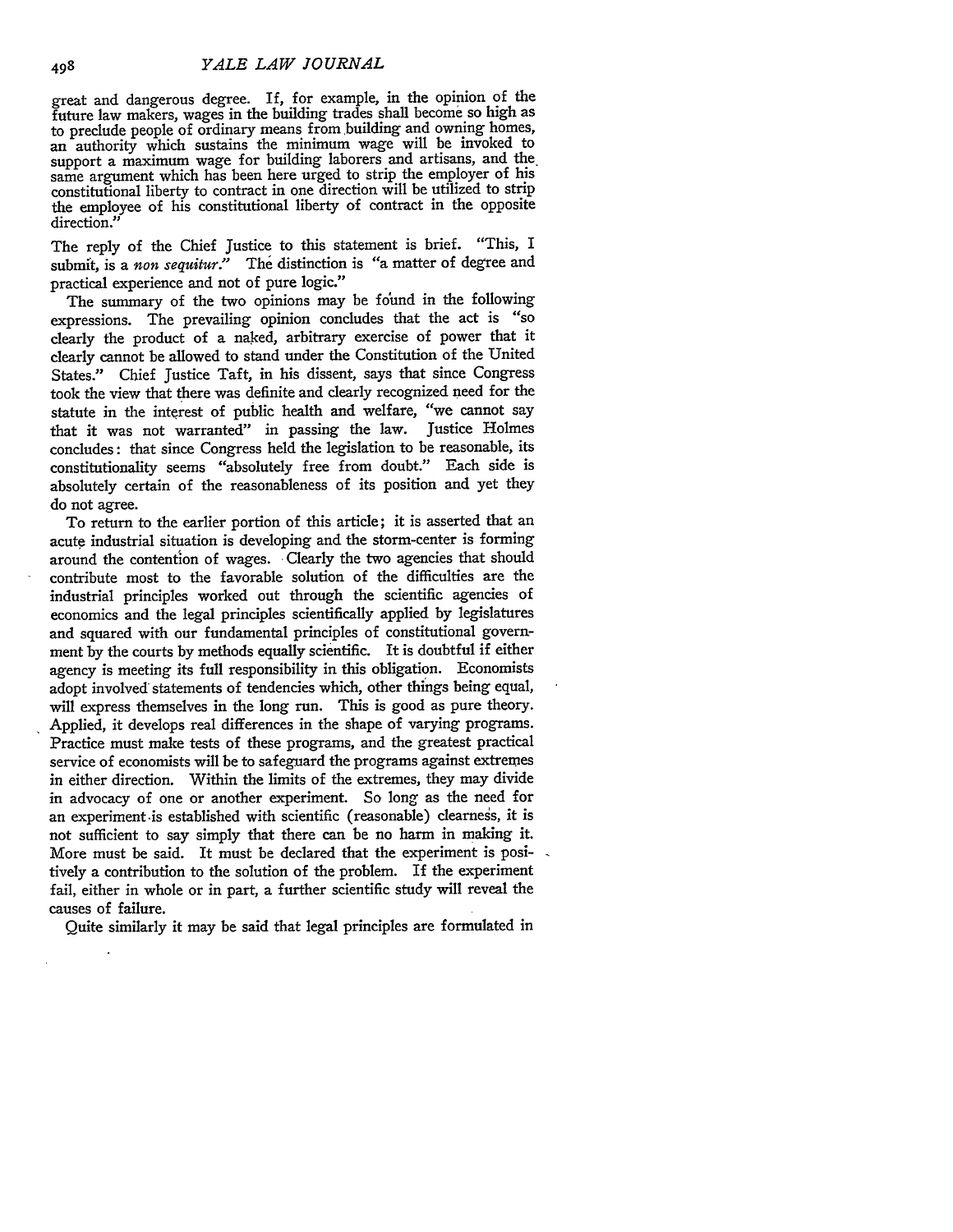499

terms of generality which express a truth-a fundamental truth-but express it in abstract terms, or in terms of pure legal theory. These are good as legal theory. Applied, they develop real differences in **judg**ment on various proposed programs. It is equally true that practice must take tests of these programs, and the greatest service of legislators will be to examine scientifically the need for these experiments (pass upon their reasonableness) and the greatest practical service of the courts will be to make possible these reasonabiy necessary experiments within the limits of constitutional (reasonable or scientific) procedure. The limitations will prevent extremes in either direction and the boundaries will at best be difficult to determine. Within the extremes, it may be declared, it is not the function of the court to decide whether or not the experiment shall be made. To the legislators is assigned that task. Equally, also, it may be said that it is not sufficient for the court to say that it is not unreasonable to interpret a general principle of the constitution so that the proposed experiment may be tried. To be of the greatest positive service in constructive progress the court must conclude that such experiments are positively reasonable (scientific) when Congress has determined that they are reasonable (scientific). In many cases the prevailing opinion, or even the unanimous opinion, has been to the effect that Congress deemed the policy expressed in the act desirable; and therefore valid. Further it has been pointed out that if the policy proves undesirable as shown by results, it lies with Congress to repeal it. If further developed, this attitude of the courts holds promise of making a definitely valuable contribution to our Constitutional law. It is also frequently pointed out that the choice of industrial policy lies with public opinion reflected in legislation. It is not for the courts to pass upon such policy in accordance with their own industrial or economic views. This may with great profit become the generally accepted attitude of the courts.

If both economics and Law join hands in departing from pure logic, in refraining from shaping their conclusions in accordance with logical *reductio ad absurdum,* in declining, with Mr. Justice Holmes, to act upon the belief that general propositions decide concrete cases, there is the hope that Economic theory of wages and legal theory of wages may be fused into a practicable, workable, scientific, reasonable, constitutional, and possibly logical basis upon which to work out the difficulties of the times.

There are evidences that this is being slowly accomplished. There are also evidences that the progress is dangerously slow. The courts, entitled to the greatest respect, and jnstly so entitled, have in their records the New York Tenement House case,<sup>12</sup> the Bake Shop case,<sup>13</sup> the New York State Workmen's Compensation case,<sup>14</sup> the Child Labor

 $\bullet$ 

*<sup>&#</sup>x27;Matter of Jacobs* (1885) **98** *N.* Y. **98.**

*<sup>&</sup>quot; Lochner v. New York, supra* note **io.**

*<sup>&</sup>quot;Ives v. South Buffalo R. R.* (I911) **201** N. Y. 271, *94* **N.** E. 431.